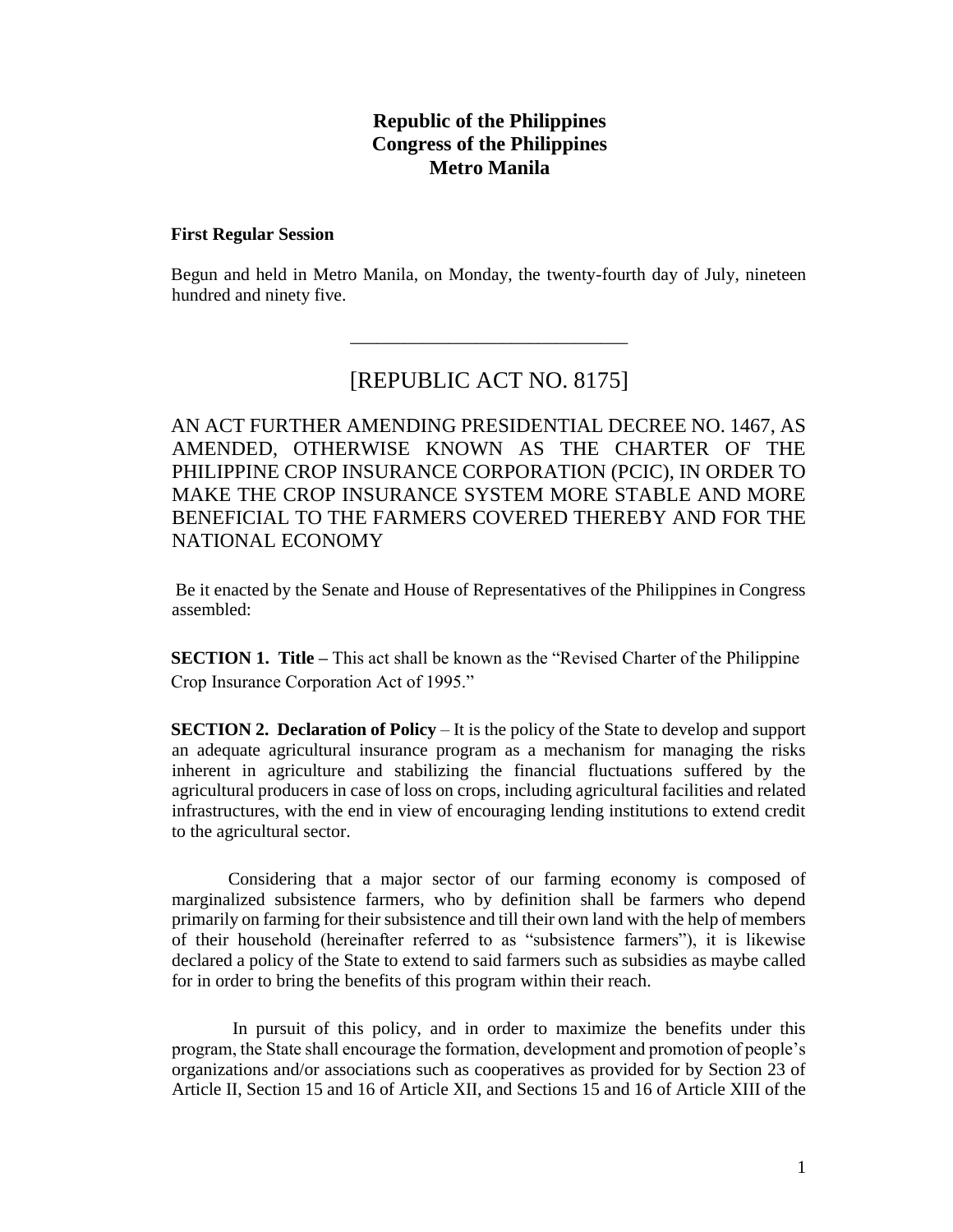Constitution, as service channels through which such benefits shall preferably be extended.

**SECTION 3**. **Section 1** of Presidential Decree No. 1467, as amended, is hereby further amended, to read as follows:

 "**SECTION 1. Creation of the Philippine Crop Insurance Corporation. –** There is hereby created a body corporate to be known as the Philippine Crop Insurance Corporation (PCIC and herein called the Corporation) which shall be attached to the Department of Agriculture for budgetary purposes. The Corporation shall insure qualified farmers against losses arising from natural calamities, plant diseases, and pest infestations. Initially, the Corporation shall provide insurance coverage for palay crops, and later on to other crops, without prejudice to the inclusion of other non-crop agricultural assets, such as but not limited to machineries, equipment, transport facilities, and other related infrastructures, as the Board of Directors of the Corporation may determine. Such crop insurance shall cover, in every case, the cost of production inputs, the value of the farmer's own labor and those of the members of his household, including the value of the labor of hired workers, and a portion of the expected as the Board of Directors, in its discretion, decide to insure. Such insurance protection, however, shall exclude losses arising from avoidable risks emanating from or due to the negligence, malfeasance or fraud committed by the insured or any member of his immediate farm household or employee or the failure of the insured to follow proven farm practices."

**SECTION 4. Subsection 3.11 of Section 3** of Presidential Decree No. 1467, as amended, is hereby further amended, to read as follows:

"**3.11**. To generate internal funds by floating bonds, expansion to other insurance lines and extending coverage to other areas of agriculture in order to address needs of the target sector and to do and perform acts and things and to exercise all the general powers conferred by law upon the Corporation as are incidental or conducive to the attainment of the objectives of the Corporation."

**SECTION 5. Section 5** of Presidential Decree No. 1467, as amended, is hereby further amended, to read as follows:

"**SECTION 5. RATE of PREMIUM and its SHARING. –** The rate of premium, as well as the allocated sharing thereof by the farmers, the lending institutions, the Government of the Republic of the Philippines (herein called the Government) and other parties, shall be determined by the Board of Directors of the Corporation: Provided, that the share of the Government in the premium cost, in the form of premium subsidy, shall be limited to subsistence farmers: Provided, however that each of these subsistence farmers is cultivating not more than seven (7) hectares by themselves or with the help of the labor of the members of their households or hired labor, the premium rate and sharing to be determined by the Board of Directors subject to approval by the President of the Philippines: Provided, further, that the premium share of the subsistence farmers shall be reasonably affordable by him: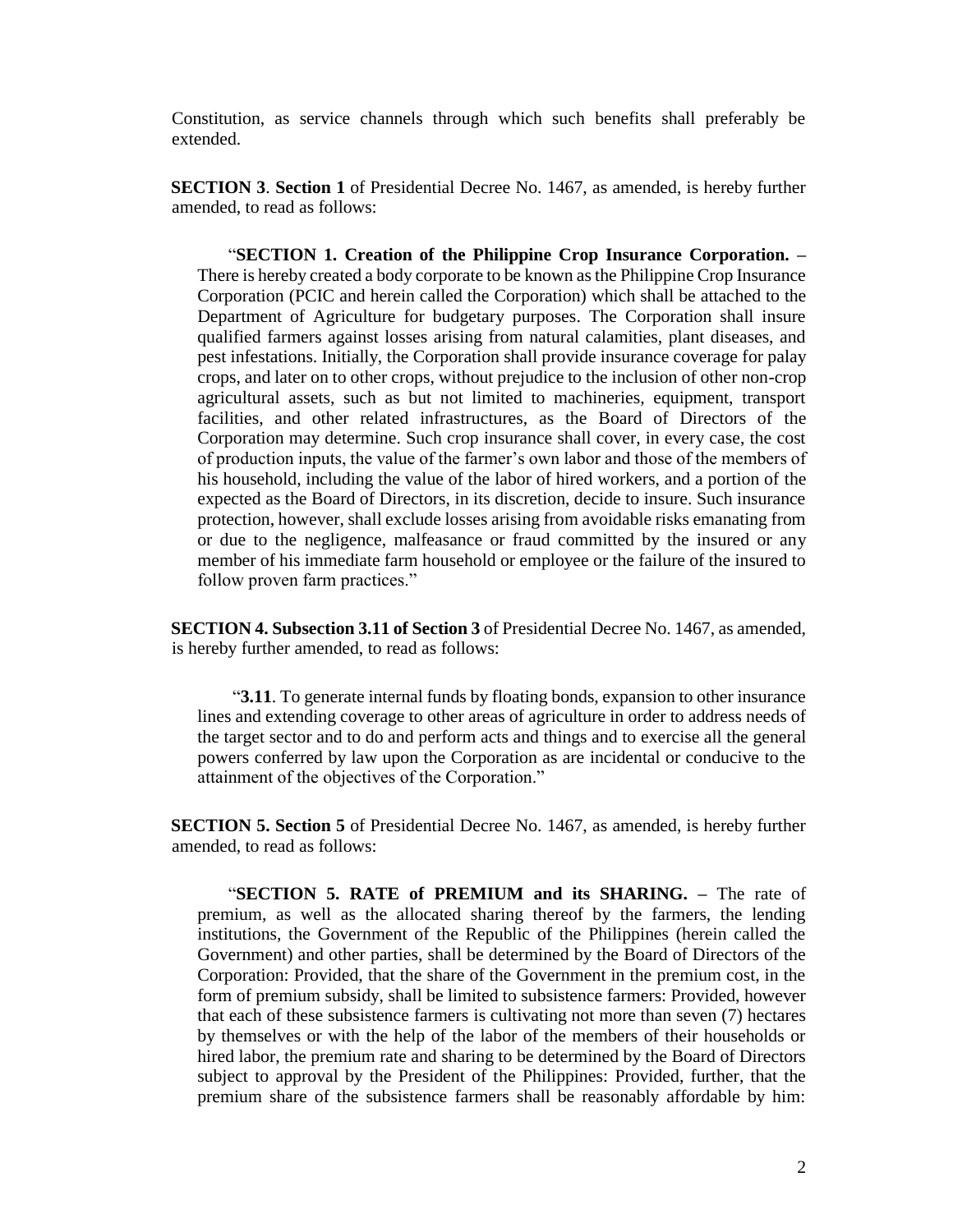Provided, furthermore, that the Government shall share in the premium cost only in insurance coverage against unforeseen and unavoidable risks such as, but not limited to, typhoons, droughts, outbreaks of pests and diseases: Provided, finally' that premium subsidy and/or insurance benefits shall, upon the accumulation of surplus funds, be increased to such amounts as maybe determined by the Board, taking into consideration that the Corporation has been established not only for profit but mainly to help the insured in their direst hours of need."

**SECTION 6. Section 6** of Presidential Decree No. 1467, as amended, is hereby amended by adding three (3) new paragraphs to be designated as subsections 6.3, 6.4 and 6.5, to read as follows:

"**6.3**. Unappropriated and/or unreleased government premium subsidy for policies written for the period from May 1, 1981 up the approval of this Act computed on the basis of premium rates and sharing previously approved by the President as authorized by law shall be programmed for payment by the Government within a period of ten (10) years from the approval of this Act, and the yearly sums shall be included it the budgetary appropriations for submission to Congress, starting the fiscal year following approval hereof, in addition to the premium subsidy requirement for the year involved.

"**6.4** Calamity funds earmarked by the Government shall include a certain percentage for crop insurance and shall be released to and administered by the Corporation.

"**6.5** Ten percent (10%) of the net earnings of the Philippine Charity Sweepstakes Office (PCSO) from its lotto operation shall be earmarked for the Crop Insurance Program and said amount shall be directly remitted by the PCSO to the Corporation every six (6) months until amount of government subscription is fully paid."

**SECTION 7. Subsections 8.1 and 8.3 of Section 8** of Presidential Decree No. 1467, as amended, are hereby further amended, to read as follows:

"**8.1** The authorized capital stock of the Corporation is Two billion pesos  $(F2,000,000.00)$  divided into Fifteen million (15,000.000.00) common shares with a par value of One hundred pesos  $(4100)$  each share, which shall be fully subscribed by the Government; and Five million (5,000,000) preferred shares with a par value of One hundred pesos  $(\frac{100}{9})$  per share, which shall have the features as provided in Section 8.4 hereof and shall be issued in accordance with the provisions of Section 8.5 hereof.

**"8.3** The additional common capital stock of One billion pesos (P1,000,000.000) shall be fully subscribed by the Government and the necessary funds shall be appropriated by Congress unless otherwise provided by existing laws: Provided, That Congress shall provide, on an annual basis, at least fifty percent (50%) of the needed capital until the authorized capital stock is fully paid up."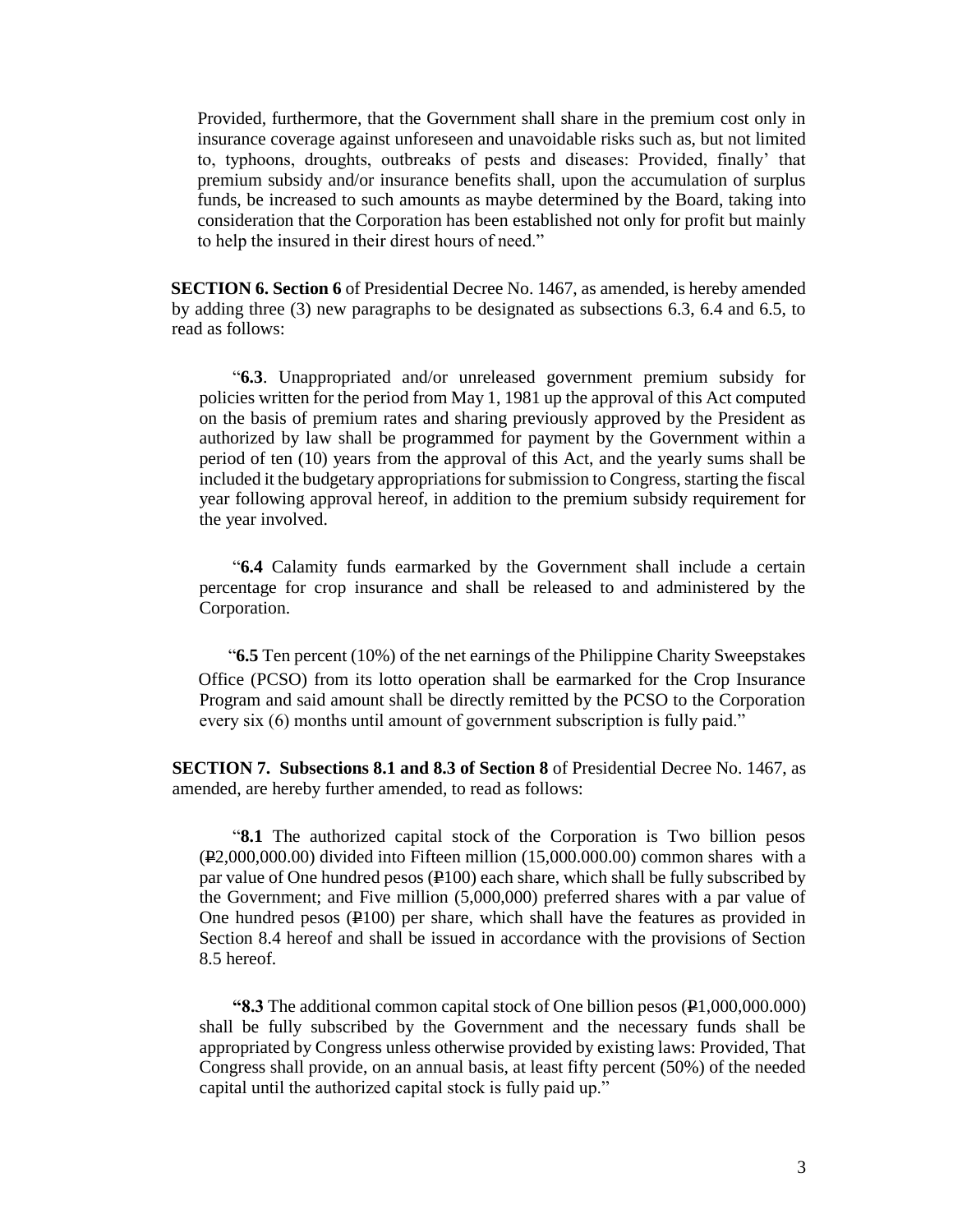**SECTION 8**. A new subparagraph is hereby added to Section 8 of Presidential Decree No. 1467, as amended, designated as Section 8.6,to read as follows:

"**8.6.** The additional common capital stock shall not be used, in any case, to expand the present manpower of the Corporation."

**SECTION 9**. Two (2) new sections are hereby inserted between Sections 8 and 9 of Presidential Decree No. 1467, as amended, designated as Sections 8-A and 8-B, to read as follows:

"**SEC. 8-A**. A state reserve fund for catastrophic losses in the amount for Five hundred million pesos ( $\text{\textsterling}500,000,000$ ) shall be created exclusively to answer for the proportion of all losses in excess of risk (pure) premiums under the Corporation's Crop Insurance Program for small farmers. The fund shall be administered by a government financial institution to be designated by the Corporation's Board of Directors. Such sums as may be necessary for the purpose shall be funded by the National Government through the annual General Appropriations Act starting the calendar year immediately following the approval of this Act and every year thereafter until the full amount is completed. The mechanics of claims against the fund and to what extent the Fund shall liable shall be determined jointly by the financial institution administering the Fund, subject to the approval of the President.

"**SEC. 8-B**. In order to spread the risk of the Corporation, the PCIC is hereby authorized to seek reinsurance protection whenever it may be available."

**SECTION 10**. **Subsection 9.1 of Section 9** of Presidential Decree No. 1467, as amended, is hereby further amended, to read as follows:

"**9.1**. The powers of the Corporation shall be vested in and exercised by a Board of Directors now composed seven (7) members, and made up of the following: the President of the Land Band of the Philippines (LBP), the President of the Corporation, the Executive Director of the Agricultural Credit Policy Council (ACPC), a representative for the private insurance industry to be nominated by the Secretary of Finance and three (3) representatives from the subsistence farmers' sector, preferably representing agrarian reform beneficiaries/cooperatives/associations coming from Luzon, Visayas, and Mindanao, who shall be selected and nominated by the different farmers organizations and/or cooperatives. The respective nominees of the private insurance industry and the farmers' sector shall be submitted to and appointed by the President. The chairman of the Board of Directors shall be appointed by the President from among the members of the Board of Directors. The President of the Corporation shall also be appointed bye the President and shall be *ex-officio* vice-chairman who shall assist the chairman and act in his stead in case of absence or incapacity. In case of absence or incapacity of both the chairman and the vice-chairman, the Board of Directors shall designate a temporary chairman from among its members. Except for the President of the LBP and the Executive Director of the ACPC, all members of the Boar of Directors, including the President of Corporation, shall be appointed by the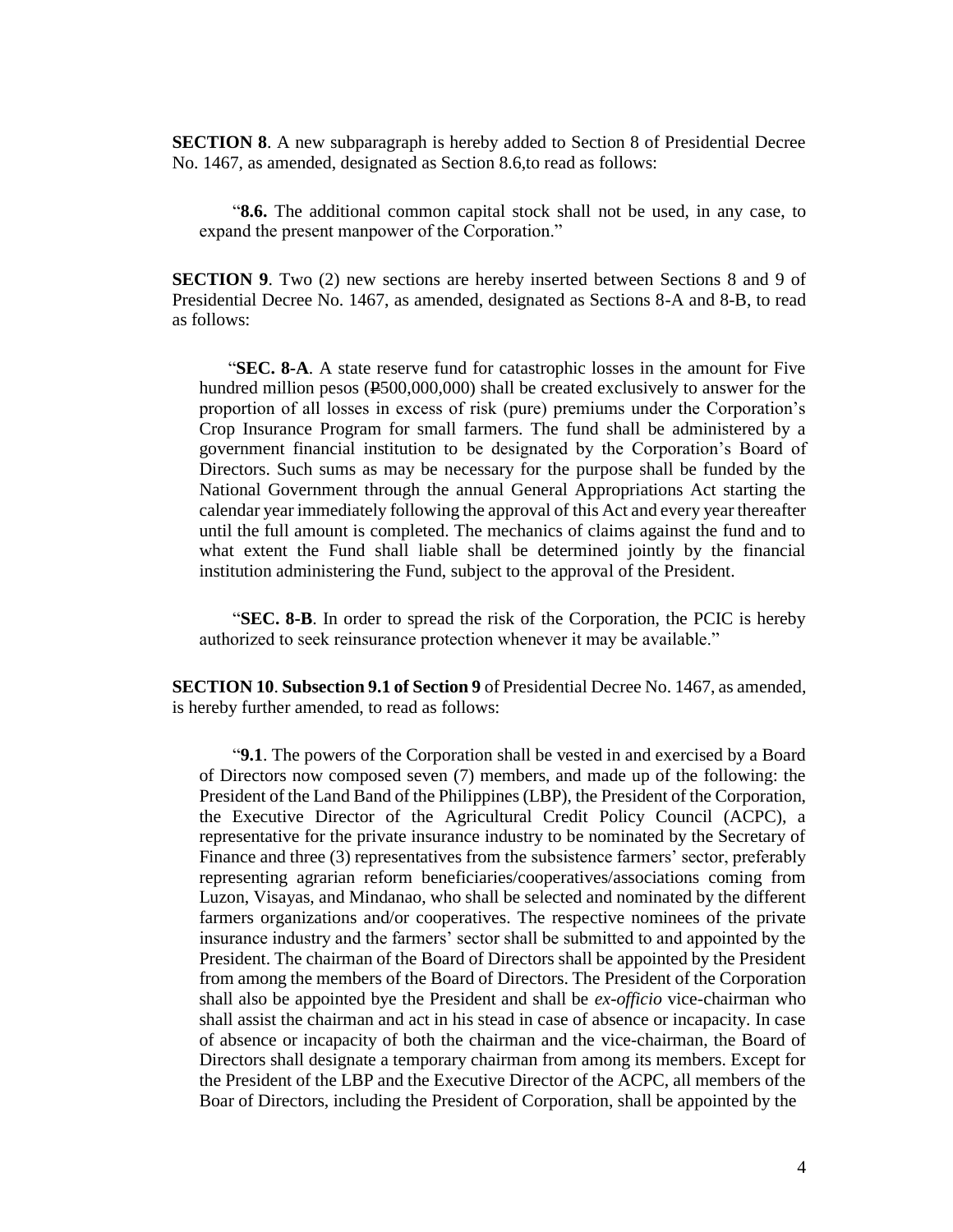President within a reasonable period of time after the approval of this Act."

**SECTION 11**. **Subsection 9.4** of Section of Presidential Decree No. 1467, as amended, is hereby further amended, to read as follows:

"**9.4**. The Chairman and the members of the Board shall each receive a per diem of not less than One thousand five hundred pesos  $(\frac{p}{\sqrt{1}}),$  for each meeting of the Board personally attended, but in no case to exceed Seven thousand five hundred pesos  $(\overline{P7}, 500)$  a month: Provided, however, that in the case of the representatives of subsistence farmers' sector, the Board is authorized to determine reasonable traveling and, if necessary, subsistence expense in going to and returning from said Board meetings to be disbursed to them in addition to their per diem."

**SECTION 12**. **Subsection 10.3 of Section 10** of Presidential Decree No. 1467, as amended, is hereby further amended, to read as follows:

"**10.3**. To borrow funds from local and international financing sources or institutions and issue bonds up to five (5) times the value of its authorized capital stock for the purpose of financing the programs and projects deemed vital for the attainment of the Corporation's goals and objectives."

**SECTION 13**. A new section is hereby inserted between Sections 11 and 12 of Presidential Decree No. 1467, as amended, designated as Section 11-A,to read as follows:

#### **"SEC. 11-A. Settlement of Claims**

**"11-A.1.** Claims for indemnity against the Corporation shall be settled by the Corporation's regional manager concerned or the appropriate officer to whom he may delegate the function. However, if in the opinion of the regional manager the claim is novel, difficult or controversial, the matter may be elevated by the regional manager to the President of the Corporation for decision.

 **"11-A.2**. The claimant aggrieved by the decision of the regional manager may within thirty (30) days from receipt of the decision, request for reconsideration thereof, and if not satisfied therewith, may elevate the matter to the President of the Corporation.

 "**11-A.3.** Any party aggrieved by a decision, order or ruling of the President of the Corporation may appeal said decision, order, or ruling to the Corporation's Board of Directors.

 **"11-A.4**. Any claim not acted upon within sixty (60) days from submission by the affected farmer of complete claim documents to the Corporation shall be considered approved."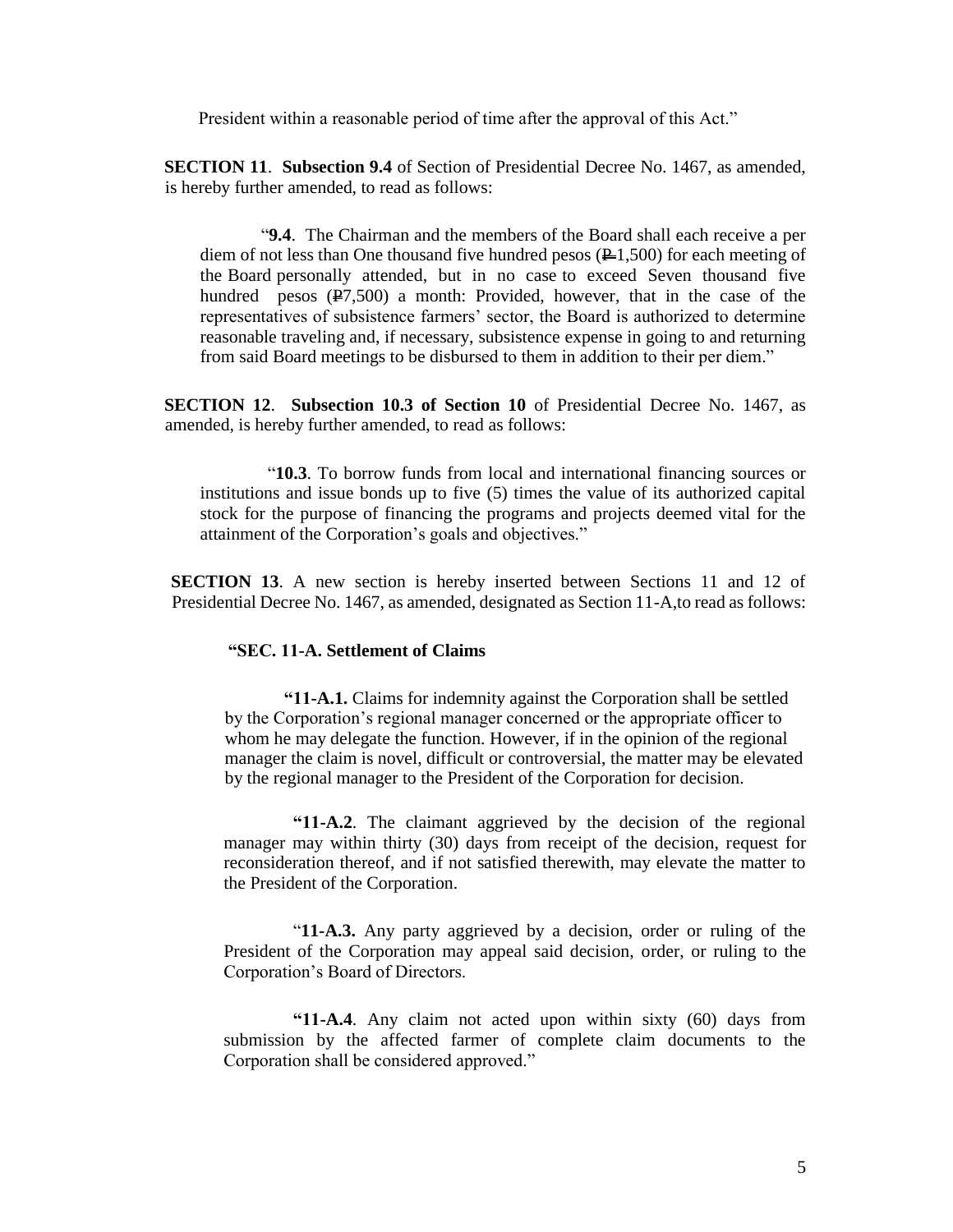**SECTION 14.** Presidential Decree No. 1467, as amended, is hereby further amended by adding a new section thereof to read as follows:

"**SEC. 11-B. No claim Benefits**. – Any insured farmer who has not filed any claim during the immediately preceding three (3) crop seasons shall be entitled to a no-claim benefit of at least ten percent (10%) of his premium share paid for said crop seasons to be deposited in a trust fund and to be managed by the Corporation. Such trust fund may be used to finance premium rebate or premium credit applicable to the immediately following crop seasons as determined by the Board of Directors."

**SECTION 15. Section 15** of Presidential Decree No. 1467, as amended, is hereby further amended to read as follows:

**"SECTION 15. Utilization of Profits.** – The profits of the Corporation shall be determined on a calendar year basis and the manner of its distribution shall be determined by law."

**SECTION 16.** A new section is hereby inserted between Sections17 and 18 of the same decree, as amended, to be designated as Section 17-A. to read as follows:

"**SEC. 17-A. Penal Provisions**. – Any person who through malfeasance, misfeasance or nonfeasance allows a spurious claim to be paid, including the claimant himself, shall, upon final conviction, be punished by imprisonment of not less than one (1) year but not more than six  $(6)$  years or a fine of not less than Fifty thousand pesos  $(250,000)$  or both the discretion of the court. The PCIC personnel who allowed the commission of the offense shall, in addition, be dismissed from office, and forfeit all privileges and benefits which may accrue to him."

**"SEC. 17. Review**. – The PCIC Board shall undertake a periodic review of the Corporation's activities and shall submit to both Houses of Congress at least once every two (2) years a report which shall include, among others, a recommendation for improving services to the target sectors and the financial viability of the Corporation." "**SECTION 18. Separability Clause**. – If any provision or part thereof is held unconstitutional or invalid, the remainder of the law, or the provisions not otherwise affected shall remain valid and subsisting."

**SECTION 19. Repealing Clause**. – Any provision of President Decree No. 1467, as amended, and all other laws, inconsistent herewith is hereby repealed or modified accordingly.

**SECTION 20. Effectivity**. – This Act shall take effect fifteen (15) days after its complete publication in at least two (2) newspapers of general circulation.